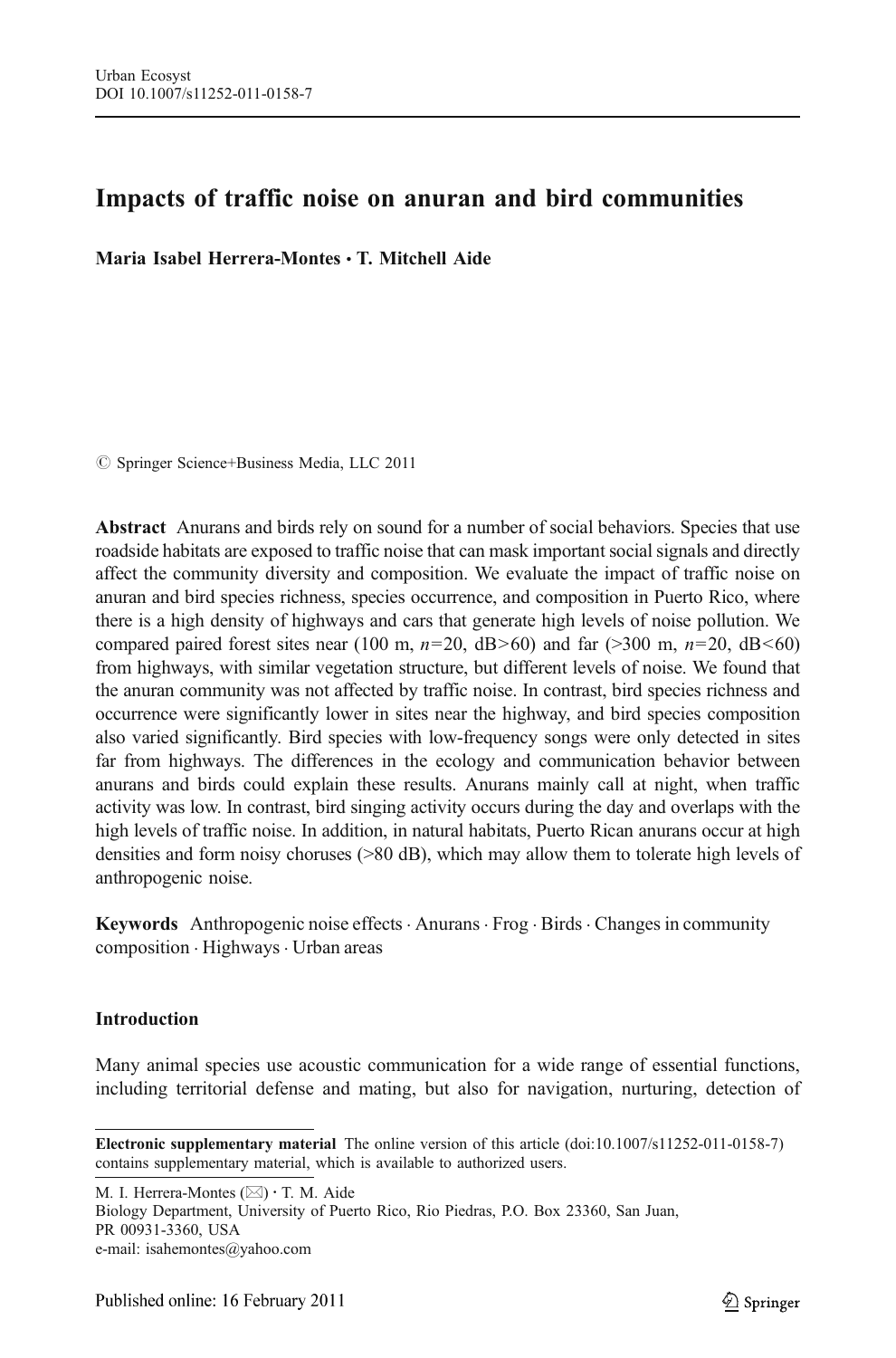predators, and foraging. Sound is a very effective way to communicate over relatively longdistances; however, acoustic signals can be masked or interfered by various sources of noise (Amézquita et al. [2006;](#page-10-0) Boeckle et al. [2009](#page-11-0); Brumm [2004;](#page-11-0) Brumm and Slabbekoorn [2005\)](#page-11-0). Natural sources of background noise include wind, rain, and waterfalls can generate continuous background noise at low frequencies (e.g. under 4 kHz) (Brumm and Slabbekoorn [2005;](#page-11-0) Slabbekoorn [2004](#page-12-0)). In addition, arthropods, birds and frogs can produce high levels of background noise in a wide frequency range (0.1–10 kHz) (Gerhardt and Huber [2002\)](#page-11-0).

Human activities such as industry, construction, and transportation are another important source of noise that occurs mainly at low frequencies  $(\leq 5 \text{ kHz})$ . Traffic is considered the most extensive source of anthropogenic noise, particularly in urban areas (Barber et al. [2010;](#page-10-0) Slabbekoorn and Ripmeester [2008;](#page-12-0) Sun and Narins [2005;](#page-12-0) Warren et al. [2006](#page-12-0)). The transformation of natural habitat into urban areas not only reduces suitable habitat, but also increases noise levels (Slabbekoorn and Ripmeester [2008](#page-12-0); Warren et al. [2006](#page-12-0)), particularly for individuals that use habitats near highways where traffic noise can interfere or mask important social signals.

Studies have shown that animals can respond in different ways to minimize the effect of anthropogenic noise, including altering the amplitude, frequency, timing, and duration of signals to minimize acoustic competition (e.g. Bermúdez-Cuamatzin et al. [2009](#page-11-0); Brumm et al. [2009;](#page-11-0) Parris and Schneider [2008;](#page-11-0) Slabbekoorn and Peet [2003;](#page-12-0) Wood and Yezerinac [2006\)](#page-12-0). Some species modify their calling rate, usually increasing the calling rate (Brumm and Slater [2006;](#page-11-0) Kaiser and Hammers [2009;](#page-11-0) Sun and Narins [2005\)](#page-12-0), and others may shift the time of calling to early in the morning before traffic begins (Bergen and Abs [1997\)](#page-11-0).

Although some species are able to "adapt" or alter their vocalizations, it is likely that these changes have costs that could affect their survival and reproductive success (Parris et al. [2009](#page-11-0); Warren et al. [2006\)](#page-12-0). For example, the increase in urban noise reduced the distance that a robin's song could propagate through the environment and presumably resulted in attracting fewer mates (Hoelzel [1986](#page-11-0)). In addition, traffic noise reduced the ability of tree frog females (Hyla chrysoscelis) to detect male advertisement calls (Bee and Swanson [2007\)](#page-11-0). Furthermore, traffic noise can interfere with bird communication during incubation and fledgling phases of reproduction (Forman and Deblinger [2000](#page-11-0); Slabbekoorn and Ripmeester [2008](#page-12-0)).

Our knowledge of noise as an ecological disturbance is limited, but as urban areas expand worldwide the average and peak intensity of noise is increasing, mainly in highly developed regions (Barber et al. [2010](#page-10-0); Berglund and Lindvall [1995](#page-11-0); Fuller et al. [2007](#page-11-0); Slabbekoorn and Ripmeester [2008\)](#page-12-0). So far our knowledge of the influence of traffic noise is limited to individual species (e.g. song frequency and duration), however traffic noise may impact the dynamics of an entire community (Benitez-López et al. [2010](#page-11-0); Francis et al. [2009;](#page-11-0) Peris and Pescador [2004;](#page-11-0) Rheindt [2003](#page-12-0); Stone [2000;](#page-12-0) Sun and Narins [2005](#page-12-0)). To better understand the effects of anthropogenic noise at the community level, we compared anuran and bird species richness, species occurrence, and community composition in areas near and far away from major highways in Puerto Rico

#### Materials and methods

Study areas

The study was conducted in the San Juan - Caguas metropolitan area of northeastern Puerto Rico (18°26′45.04″–18°14′47.29″N and 66°28′28.65″–66°01′35.74″W). The area is located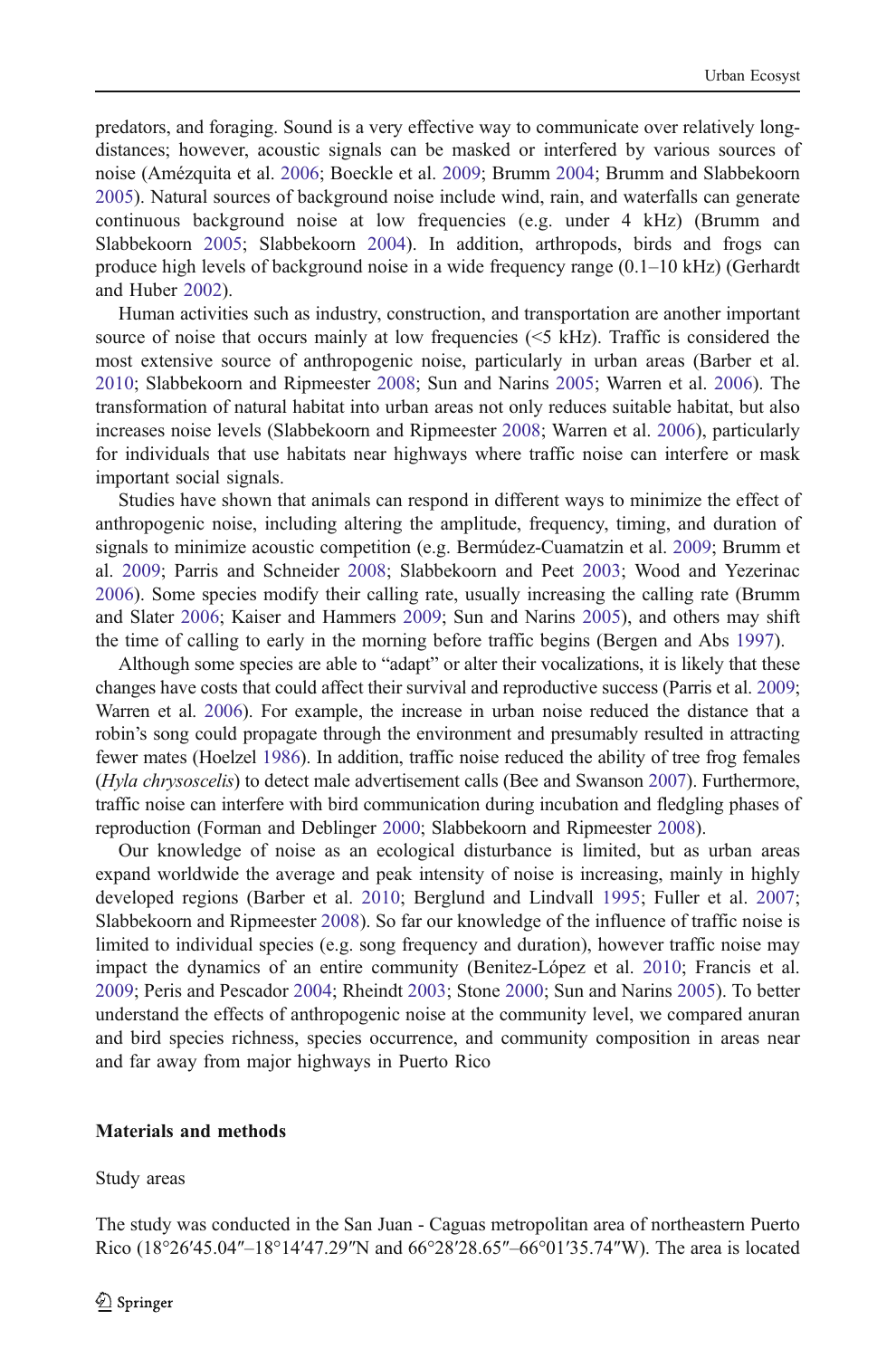<span id="page-2-0"></span>in the subtropical moist forest life zone (Ewel and Whitmore [1973](#page-11-0)), with annual average rainfall of 1,400 mm and 27.4°C of temperature (NOAA [2010\)](#page-11-0). Puerto Rico is part of the Caribbean biodiversity hot spot (Myers et al. [2000\)](#page-11-0), and has many endemic species of anurans (14 of 25) and birds (17 of 335) (Raffaele [1989](#page-12-0); Rivero [1998\)](#page-12-0).

In addition, Puerto Rico has a very high density of highways and high levels of noise pollution. In Puerto Rico the number of cars has increased from 1 million in 1980 to 2.8 millions in 2005 (DTOP [2009\)](#page-11-0), and noise level in the metropolitan areas are consistently above the maximum recommended levels established by the government (day:60 dB; night:50 dB; Fig. 1) (Alicea-Pou et al. [2006](#page-10-0)).

Sites were located in two habitat types: karst forest (KF) and lowland forest (LF). These represent the most common habitats that are associated with highways and high levels of traffic in metropolitan area (annual average daily traffic >100,000) (DTOP [2009](#page-11-0)). The highways selected were PR-2 and PR-22 in karst forest and PR-1 and PR-52 in lowland forest. These habitat types have different abiotic characteristics that directly influence the forest structure and tree species composition, and these differences are reflected in differences in a composition of the bird community (Acevedo and Restrepo [2008](#page-10-0); Wunderle et al. [1987](#page-12-0)). In contrast amphibians are mainly generalists and no difference in species composition has been reported between these forest types. Furthermore most species are terrestrial, and have direct development.

We selected 10 large forest areas  $(5 \text{ ha}, 500 \text{ m} \text{ long} \text{ and } 5100 \text{ m} \text{ wide})$  within each habitat type, adjacent to major highways (Fig. [2](#page-3-0)). The level of anthropogenic noise in each site was measured using a Digital Sound Level Meter (RadioShack Model No 33- 2055 A) set for A-weighting. In each site two areas were sampled, one area near the highway (<100 m), with high levels of anthropogenic noise (>60 dB); and another site at least 400 m from the highway with low levels of anthropogenic noise (<60 dB). Measurements were made between 8:00 and 11:00 am. To estimate the average noise in each site, we took one measurement every 10 s for 1 min (Fig. [3\)](#page-3-0). The anthropogenic noise threshold (60 dB) was based on Dooling and Popper ([2007](#page-11-0)) who studied the negative influence of noise on birds.

In addition to the influence of noise, other factors can limit a species distribution in areas around highways, such as habitat loss and fragmentation as well as changes in vegetation structure and complexity (Eigenbrod et al. [2008](#page-11-0); Rheindt [2003\)](#page-12-0). Given the potential of these factors to influence the animal communities near and far from roads, we characterized the

Fig. 1 Noise level in San Juan Metropolitan area, measured in 57 urban stations by the Junta de Calidad Ambiental de Puerto Rico (Alicea-Pou et al. [2006](#page-10-0)). The solid black line represents the maximum permitted noise level, and the open circles represent the mean of the actual noise level (Leq). (This figure was modify and used with the authors permission)

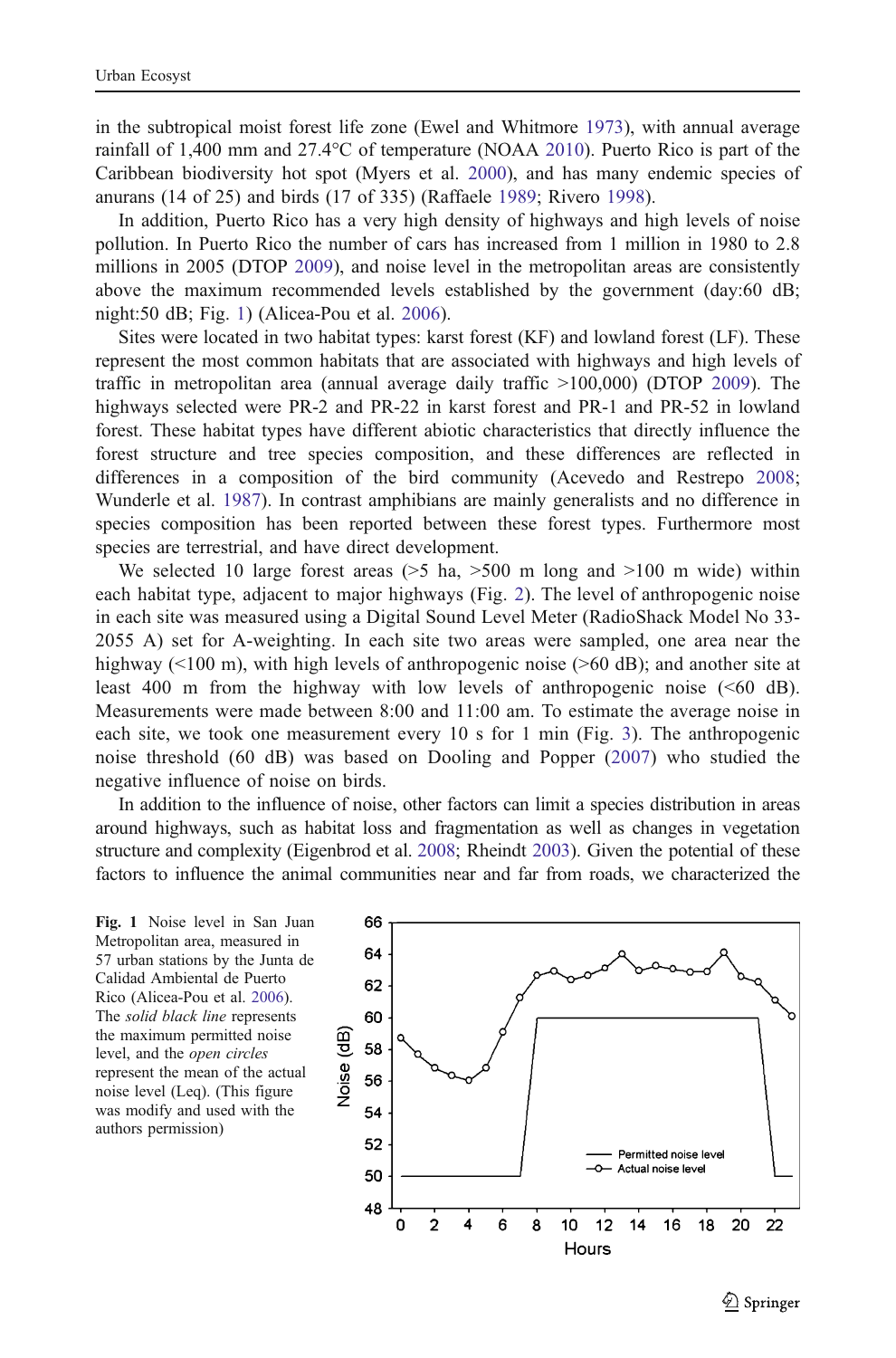<span id="page-3-0"></span>

Fig. 2 Location of study sites in karst forest (KF) and lowland forest (LF) in the San Juan - Caguas metropolitan area in Puerto Rico. Land cover classes were extracted from Gould et al. [2007](#page-11-0)

Fig. 3 Noise level (dB) near and far from the highway in karst forest and lowland forest in Puerto Rico. (Paired t-test, KF: T=8.05,  $p$ <0.00; LF: T=11.5,  $p$ <0.00). Box plots illustrate the median (horizontal line within the box), 25–75th percentiles (the box), 10–90th percentiles (T-bar) and the values greater than the 10–90th percentiles (the points)

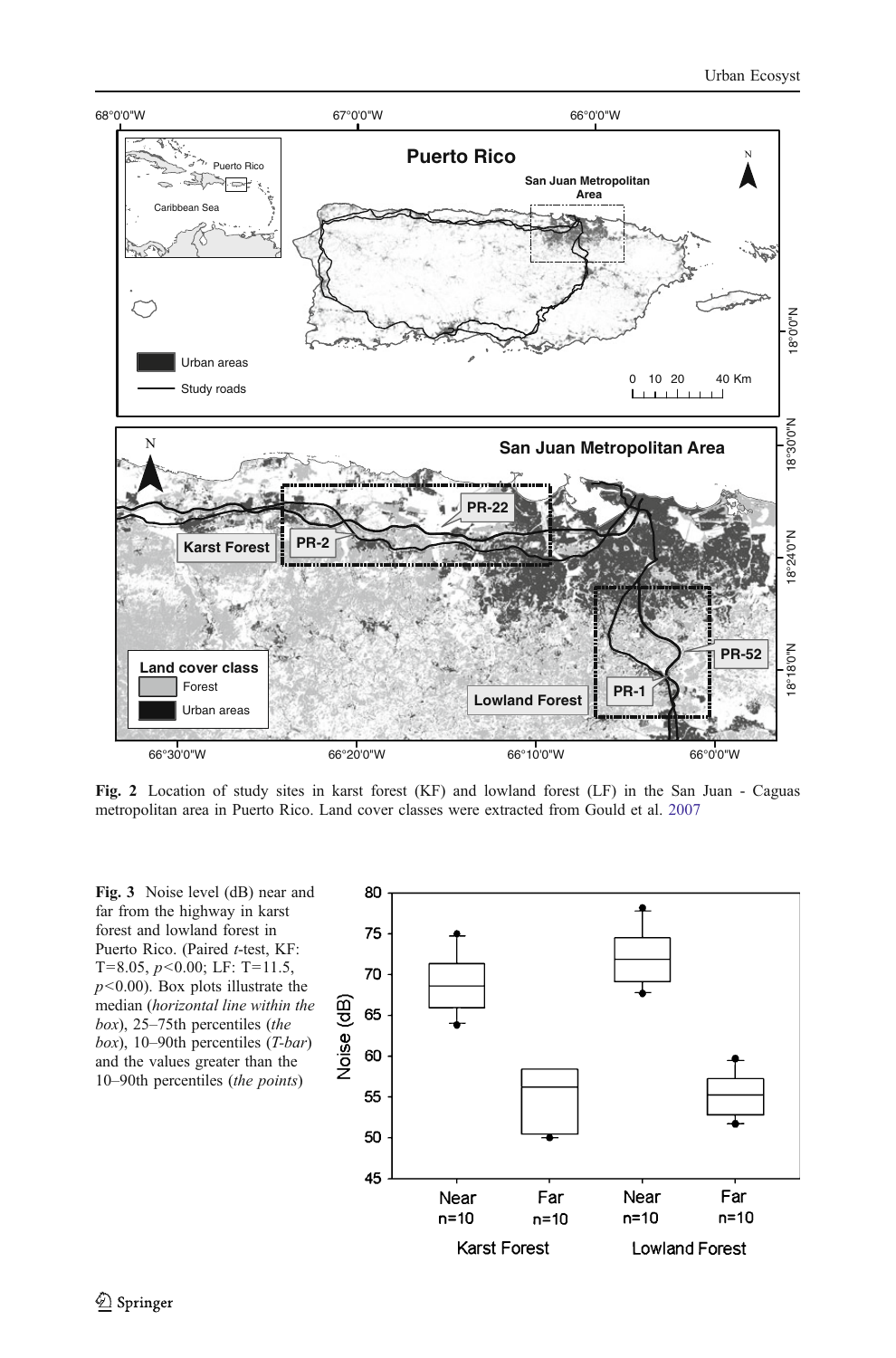habitat of each site in a  $5 \times 50$  m plot. In the plot we identified all vegetation  $>10$  cm diameter at breast height (dbh). Additionally, we measured woody plants  $>1$  cm of dbh in a  $1 \times 50$  m transect. In this transect, we also located 10,  $1 \times 1$  m plots, every 5 m. In each of these plots, we determined percent of canopy cover and percent of ground cover (leaf litter, vegetation, soil, rocks). We estimated the canopy height and the presence of foliage in eight layers (0– 2 m, 2–4 m, 4–6 m, 6–8 m, 8–10, 10–15 m, 15–20 m) and we also estimated the understory vegetation cover used contact point at two layers  $(0-1 \text{ m}, 1-2 \text{ m})$ . In addition we measured the depth of leaf litter and soil pH. Google Earth was used to measure the distance to the nearest edge for each site.

### Sampling

To quantify the community composition of birds and amphibians we conducted acoustical surveys using Automated Digital Recording System (ADRS), developed by our research group Automated Remote Biodiversity Monitoring Network (ARBIMON) (For additional information see: [www.arbimon.net\)](http://www.arbimon.net). We used a total of 10 recording devices. Automated digital recorders allow the simultaneous survey of multiple sites, while obtaining data for extended periods of time, thus increasing the probability of detecting a given species (Acevedo and Villanueva-Rivera [2006;](#page-10-0) Dorcas et al. [2009\)](#page-11-0).

In each site, we simultaneously recorded at the two points, near and far from the highway between May and September 2009. Each recording device was programmed to record 1 min every 20 min for three consecutive days for a total of 216 recordings per site. With this sample scheme, we generated a total of 8,640 recordings (two habitats  $\times$  10 sites/habitat  $\times$  two points/sites  $\times$  three days  $\times$  72 recordings/day). All recordings have been archived at [www.arbimon.net](http://www.arbimon.net)

#### Analysis

A Mann Whitney U test was used to compare habitat variables between sites near and far from the road for each habitat type. We analyze recording data from 2 days from each study site  $(n=$ 40). We listened to one recording per hour and a total of 1,920 recordings were analyzed for species presence or absence. All analyses were done separately for each habitat type. Species richness was defined as the total species per habitat and site (near and far from the highway). Species occurrence was calculated as the number of sites where a species was detected within each habitat type  $(n=10)$ . A paired *t*-test was used to compare the species richness and species occurrence between sites near and far from the highway. We used a multiple regression analysis to determine the relationship between species richness and noise level (dB), distance to nearest edge, % of canopy cover, canopy height, number of layers of leaf litter and pH. The regression was run separately for amphibians and birds.

For the ordination of the community composition each habitat was analyzed separately using Non metric Multidimensional Scaling Analysis (NMS). Only the bird community was used for this analysis, because the anuran community composition was very similar; all sites shared four of six amphibian species. The NMS analyses compare the dissimilarity or distance between sites based on species composition (McCune and Grace [2002\)](#page-11-0). For the NMS analyses, we used Sorensen (Bray-Curtis) distance, a random starting configuration with maximum of six axes, 50 permutations with real data, Monte Carlo test based on 50 permutations, and stability criterion =  $5 \times 10^{-5}$ .

To determine if there were differences in species composition between sites near and far from the highway, we used a Multi-Response Permutation Procedure (MRPP). This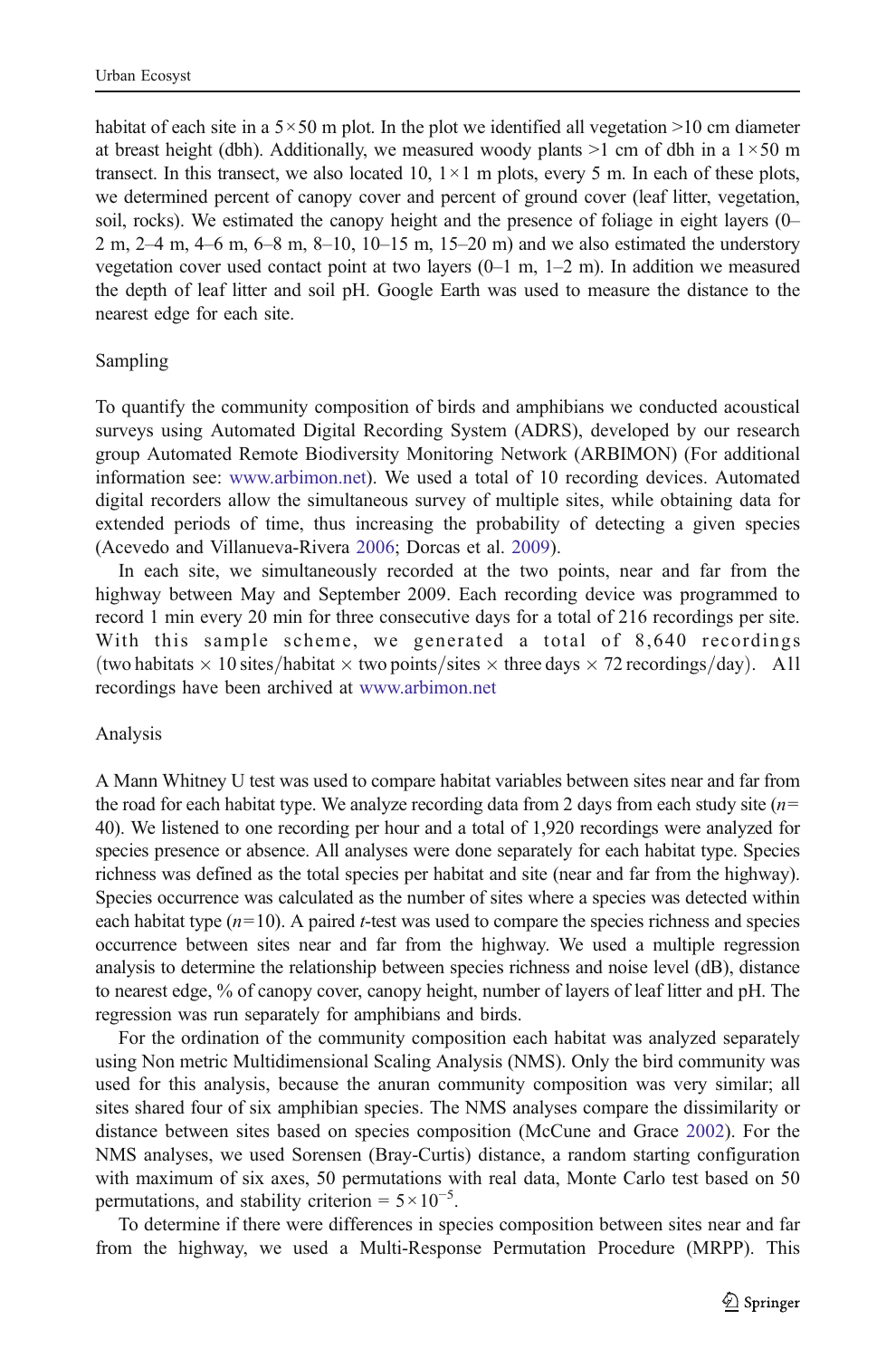nonparametric test is based on analysis of the distance matrix and it evaluates the null hypothesis of no difference in species composition between groups using a randomization procedure (McCune and Grace [2002](#page-11-0); Zimmerman et al. [1985](#page-12-0)). All multivariate analyses were made using the software PC-ORD 5.

## **Results**

There were no significant differences for any habitat variables between sites near and far from the road in both forest types (Appendix 1). Noise level (KF:  $U=00.0$ ,  $P<0.001$ ; LF:  $U=00.0$ ,  $P<0.001$ ) and distance to nearest edge (KF:  $U=89.0$ ,  $P=0.003$ ; LF:  $U=92.0$ ,  $P=0.001$ ), varied significantly between sites near and far from the highway.

Species richness and species occurrence

In the karst forest sites (KF), five species of anuran (including two endemic species) and 13 species of birds (including six endemic species) were detected. In the lowland forest sites (LF), six species of anurans (including two endemic species) and 17 species of birds were detected (including seven endemic species) (Table [1](#page-6-0)). Anuran species richness was similar between near and far sites in both habitat types (KF:T=−0.55,  $p=$ 0.59; LF:T= $-0.70$ ,  $p=0.49$ ) (Fig. [4a\)](#page-7-0), but bird species richness was higher in the sites far from highway (KF:T=−3.08,  $p=0.013$ ; LF:T=−7.75,  $p<0.001$ ) (Fig. [4b\)](#page-7-0). In addition the multiple regression analyses, showed that amphibian species richness was not affected by noise, distance to edge or the habitat variables, but the analysis for birds species richness showed a significant negative relationship with noise level (dB) (Table [2](#page-8-0)).

The species occurrence of anuran species was similar between sites near and far from the highway in both habitat types  $(p>0.05)$  (Table [1,](#page-6-0) Fig. [5a](#page-8-0)). Three amphibian species (Eleutherodactylus antillensis, E. coqui and E. cochranae) occurred in all sites, and they had high species occurrence (above 0.6). E. brittoni was present in all sites, but it occurred at lower species occurrence. *Leptodactylus albilabris* and *Lithobates grylio* have low frequency calls  $(\leq$ 3 kHz), and they were detected only in sites far from the highway (Table [1\)](#page-6-0).

In the two habitats types bird species occurrence was significantly different between sites near and far from the highway (KF: T=−5.84,  $p$ <0.00; LF:T=−6.35,  $p$ <0.001) (Table [1](#page-6-0), Fig. [5b](#page-8-0)). Sites far from the highway had more species with higher species occurrence than sites near the highway. Coereba flaveola was the most frequent bird species in all sites. The second most common species was *Vireo altiloquus* in karst forest sites and Tyrannus dominiscensis in lowland forest sites.

In karst forests three species (Patagioenas squamosa, Megascops nudipes and Myarchus antillarum) were detected exclusively in sites far from the highway. In lowland forest sites seven species (Crotophaga ani, Melanerpes portoricensis, Todus mexicanus, Vireo latimeri, P. squamosa, M.nudipes and M. antillarum) were identified exclusively in sites far from the highway (Table [1\)](#page-6-0). Five of the species only detected in sites far from the highway are endemic to Puerto Rico (M. nudipes, M. portoricensis, M. antillarum T. mexicanus and V. latimeri).

## Bird community composition

Bird community composition showed significant differences between near and far sites in both habitats (Fig. [6\)](#page-9-0). The first axis explained 44% of the variance in karst forest sites and the second axis explained 36%. Multi-Response analysis (MRPP) showed that sites at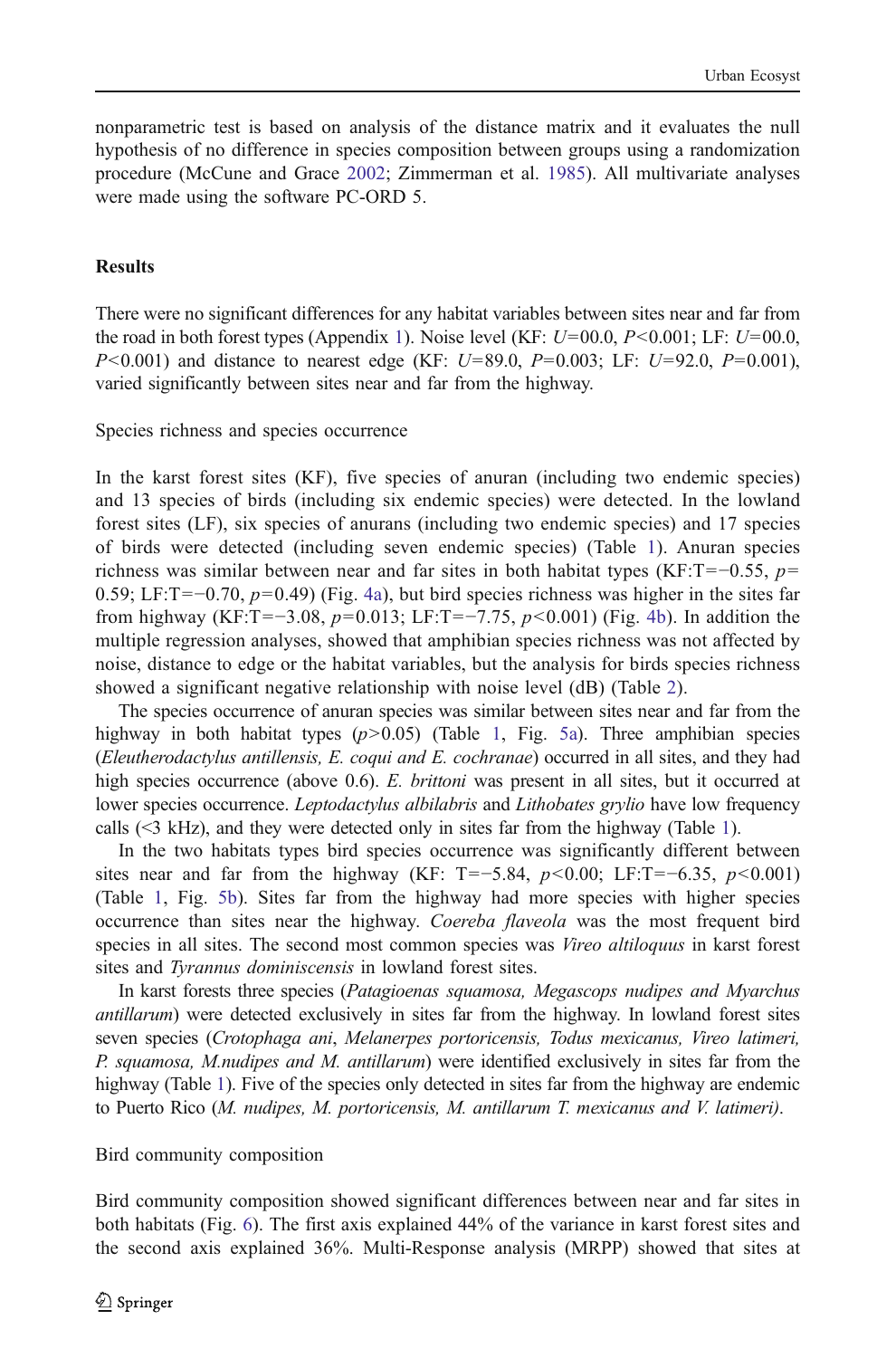| Scientific name                            | English name               | Species occurrence |     |                       |     |
|--------------------------------------------|----------------------------|--------------------|-----|-----------------------|-----|
|                                            |                            | Karst Forest       |     | <b>Lowland Forest</b> |     |
|                                            |                            | Near               | Far | Near                  | Far |
| <b>AMPHIBIANS</b>                          |                            |                    |     |                       |     |
| Eleutherodactylus antillensis <sup>a</sup> | Red-eyed Coqui             | 1.0                | 1.0 | 1.0                   | 1.0 |
| Eleutherodactylus coqui <sup>a</sup>       | Common Coqui               | 1.0                | 1.0 | 0.9                   | 1.0 |
| Eleutherodactylus cochranae <sup>a</sup>   | Cochran's Treefrog         | 1.0                | 1.0 | 0.8                   | 0.6 |
| Eleutherodactylus brittoni <sup>a</sup>    | Grass Coqui                | 0.3                | 0.2 | 0.4                   | 0.4 |
| Leptodactylus albilabris <sup>a</sup>      | White-lipped Frog          |                    | 0.2 |                       | 0.3 |
| Lithobates grylio                          | Pig Frog                   |                    |     |                       | 0.1 |
| Total species                              |                            | $\overline{4}$     | 5   | 4                     | 6   |
| <b>BIRDS</b>                               |                            |                    |     |                       |     |
| Coereba flaveola                           | Bananaquit                 | 1.0                | 1.0 | 1.0                   | 1.0 |
| Tyrannus dominiscensis                     | Gray Kingbird              | 0.6                | 0.7 | 0.7                   | 1.0 |
| Vireo altiloquus                           | Black-whiskered Vireo      | 0.7                | 0.9 | 0.2                   | 0.7 |
| Loxogilla portoricensis <sup>a</sup>       | Puerto Rican Bullfinch     | 0.6                | 0.8 | 0.3                   | 0.3 |
| Nesospingus speculiferus <sup>a</sup>      | Puerto Rican Tanager       | 0.5                | 0.5 | 0.1                   | 0.1 |
| Coccvzus vieilloti <sup>a</sup>            | Puerto Rican Lizard Cuckoo | 0.1                | 0.4 | 0.1                   | 0.4 |
| Dendroica adelaidae <sup>a</sup>           | Adelaide's Warbler         | 0.2                | 0.7 | 0.1                   | 0.2 |
| Margarops fuscatus                         | Pearly-eyed Thrasher       | 0.3                | 0.4 | 0.5                   | 0.8 |
| Vireo latimeri <sup>a</sup>                | Puerto Rican Vireo         | 0.6                | 0.4 |                       | 0.4 |
| Todus mexicanus <sup>a</sup>               | Puerto Rican Tody          | 0.4                | 0.4 |                       | 0.2 |
| Patagioenas squamosa                       | Scaly-naped Pigeon         |                    | 0.3 |                       | 0.1 |
| Megascops nudipes <sup>a</sup>             | Puerto Rican Screech-Owl   |                    | 0.6 |                       | 0.5 |
| Myarchus antillarum <sup>a</sup>           | Puerto Rican Flycatcher    |                    | 0.2 |                       | 0.1 |
| Zenaida aurita                             | Zenaida Dove               |                    |     | 0.1                   | 0.6 |
| Turdus plumbeus                            | Red-legged Thrush          |                    |     | 0.3                   | 0.7 |
| Buteo jamaicensis                          | Red-tailed Hawk            |                    |     | 0.1                   |     |
| Melanerpes portoricensis <sup>a</sup>      | Puerto Rican Woodpecker    |                    |     |                       | 0.1 |
| Crotophaga ani                             | Smooth-billed Ani          |                    |     |                       | 0.1 |
| Total species                              |                            | 10                 | 13  | 11                    | 17  |

<span id="page-6-0"></span>Table 1 Species, English name and species occurrence of amphibians and birds detected near and far from the highway in karst and lowland forest. Species occurrence was calculated as the number of sites where a species was detected within each habitat type  $(n=10)$ 

<sup>a</sup> Endemic species

different distance from highway (near and far) were significantly different ( $A=0.044$ ,  $p=$ 0.049). The presence of  $Cocczzus$  veilloti, M. nudipes, and P. squamosa were important in separating sites. In the lowland forest sites, the first axis explained 55.1% of the variance in the community distance matrix and the second axis explained 18.9%. Multi-Response analysis showed that sites at different distance from highway (near and far) were significantly different ( $A=0.088$ ,  $p=0.0039$ ). Six species (C. ani, M. nudipes, M. portoricensis, M. antillarum, T. mexicanus, and V. latimeri) were important in separating sites at different distances. The species that we only detected in sites far from the highway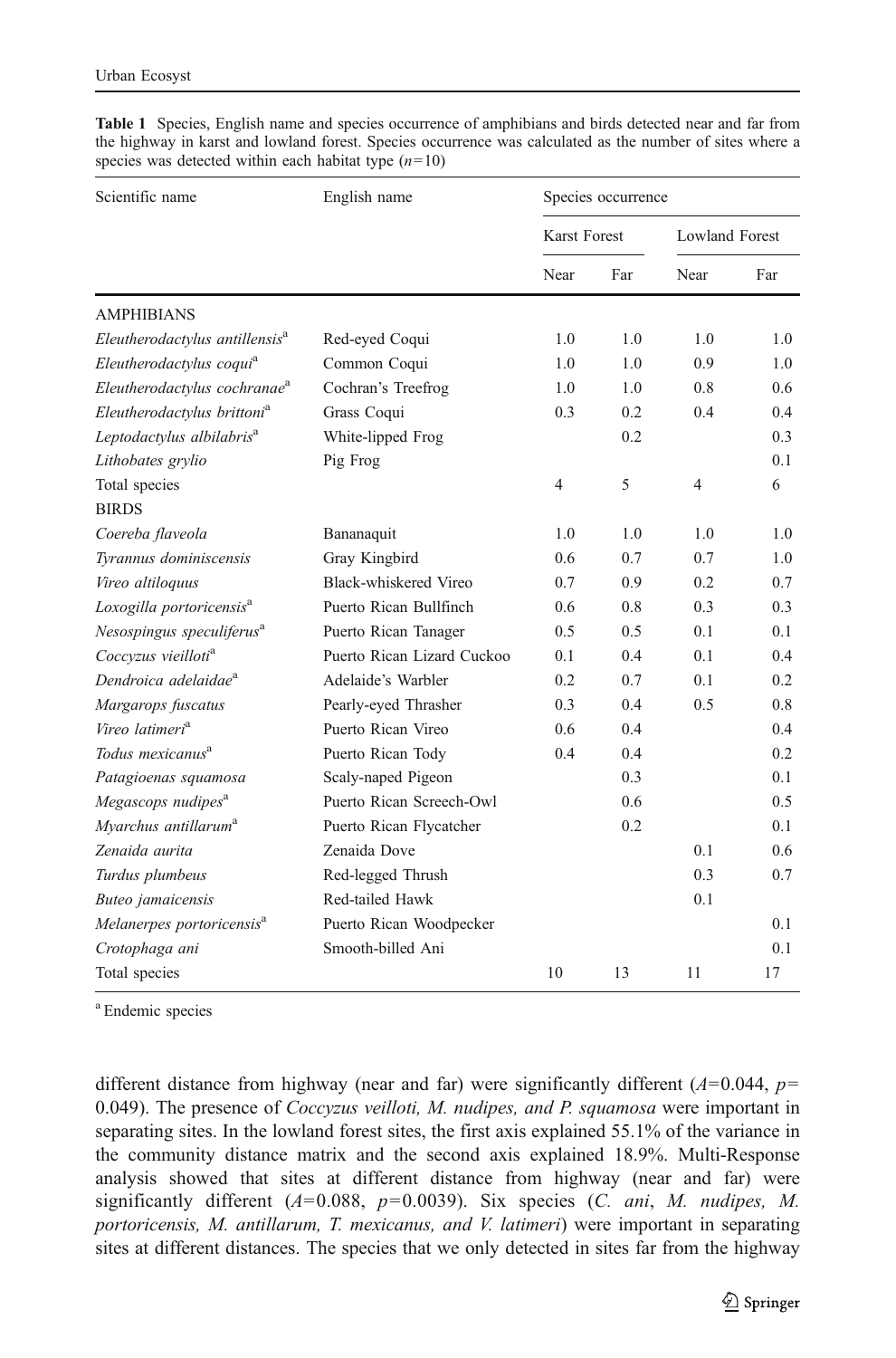<span id="page-7-0"></span>

have vocalizations below 6 kHz and diurnal vocal activity, with the exception of the Puerto Rican Screech-Owl (M. nudipes), which calls at night.

## **Discussion**

In both the karst and moist forest bird community composition was affected by traffic noise, but amphibian community composition was not. In sites near the road, bird species richness and bird species occurrence were lower than in sites far from the road, and the community composition was also different. The differences in response to anthropogenic noise between anurans and birds are probably related to differences in their ecology and communication behavior.

Anuran species in Puerto Rico are nocturnal and although they can call during the day, the majority of their activity begins after dusk (18–19 h), and there is a little overlap with traffic noise. In contrast, most of the bird singing activity is during the daylight hours (6– 18 h), and this overlaps with high levels of traffic noise in the metropolitan area (Fig. [1](#page-2-0)). The combination of high levels of traffic noise overlapping with the period of calling activity is making birds more vulnerable to the masking effect of traffic noise (Slabbekoorn and Ripmeester [2008](#page-12-0)). However, if background noise masks a bird's song, they can move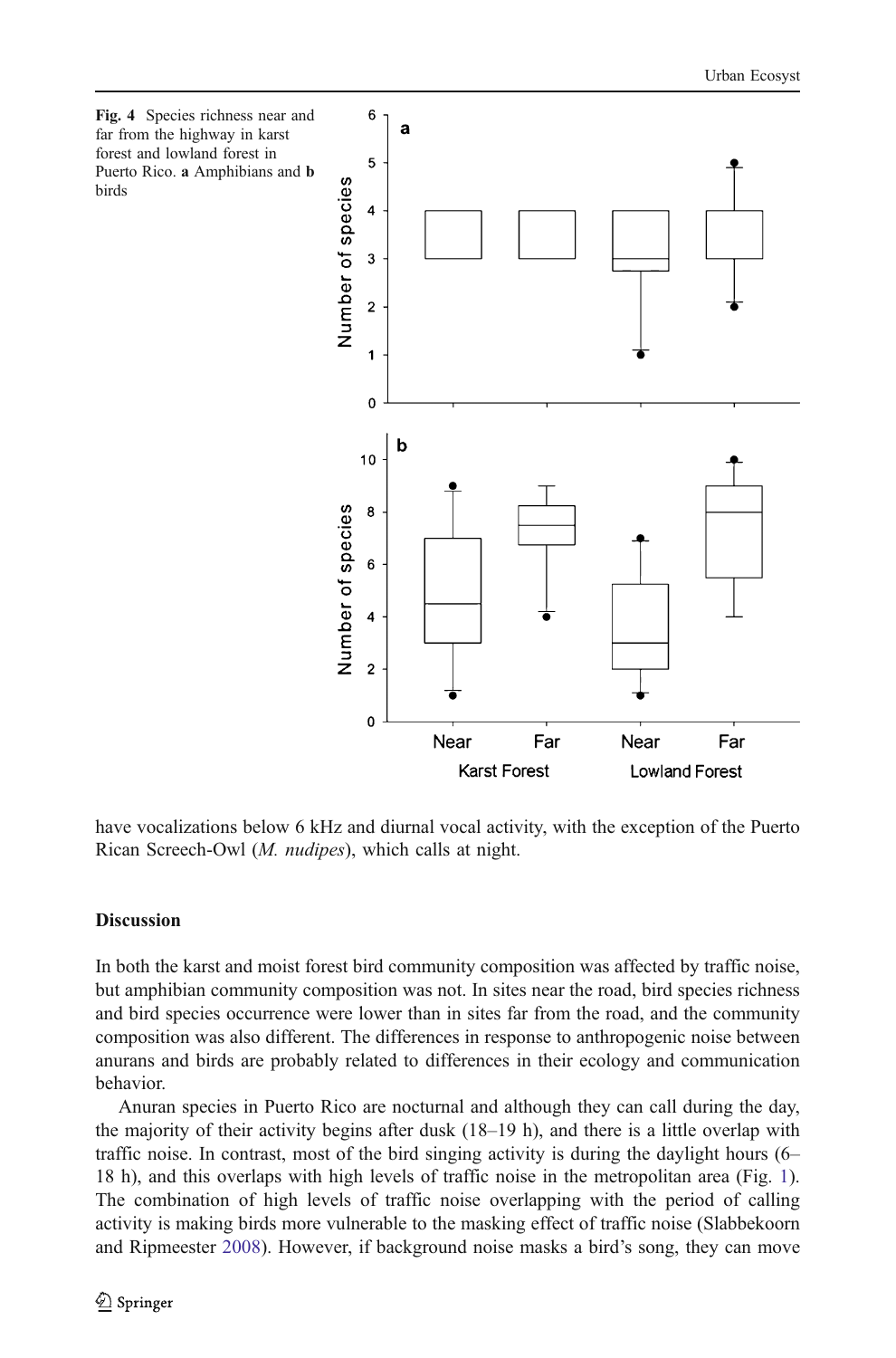| Predictor Variables | Coefficient | Student- $t$ | $\boldsymbol{p}$ |
|---------------------|-------------|--------------|------------------|
| Amphibians          |             |              |                  |
| Noise level (dB)    | 0.011       | 0.65         | 0.519            |
| Distance to edge    | 0.002       | 1.64         | 0.111            |
| Canopy cover        | $-0.020$    | $-1.10$      | 0.280            |
| Canopy height       | $-0.009$    | $-0.29$      | 0.775            |
| Leaf litter         | $-0.262$    | $-1.07$      | 0.293            |
| pH                  | $-1.674$    | $-1.90$      | 0.067            |
| <b>Birds</b>        |             |              |                  |
| Noise level (dB)    | $-0.192$    | $-3.90$      | $0.0006*$        |
| Distance to edge    | $-0.003$    | $-0.86$      | 0.399            |
| Canopy cover        | 0.072       | 1.43         | 0.165            |
| Canopy height       | 0.100       | 1.10         | 0.281            |
| Leaf litter layers  | $-0.537$    | $-1.07$      | 0.294            |
| pH                  | 2.837       | 1.15         | 0.258            |

<span id="page-8-0"></span>Table 2 Multiple regression analyses to determine the relationship between species richness of amphibians and birds and predictor variables

Fig. 5 Differences in species occurrence between sites near and far from the highway in karst forest and lowland forest in Puerto Rico. a Amphibians and b birds. Relative frequency was calculated for each species as the number of sites where a species was detected within each habitat type  $(n=10)$ . Negative values represent a higher species occurrence in sites far from the highway

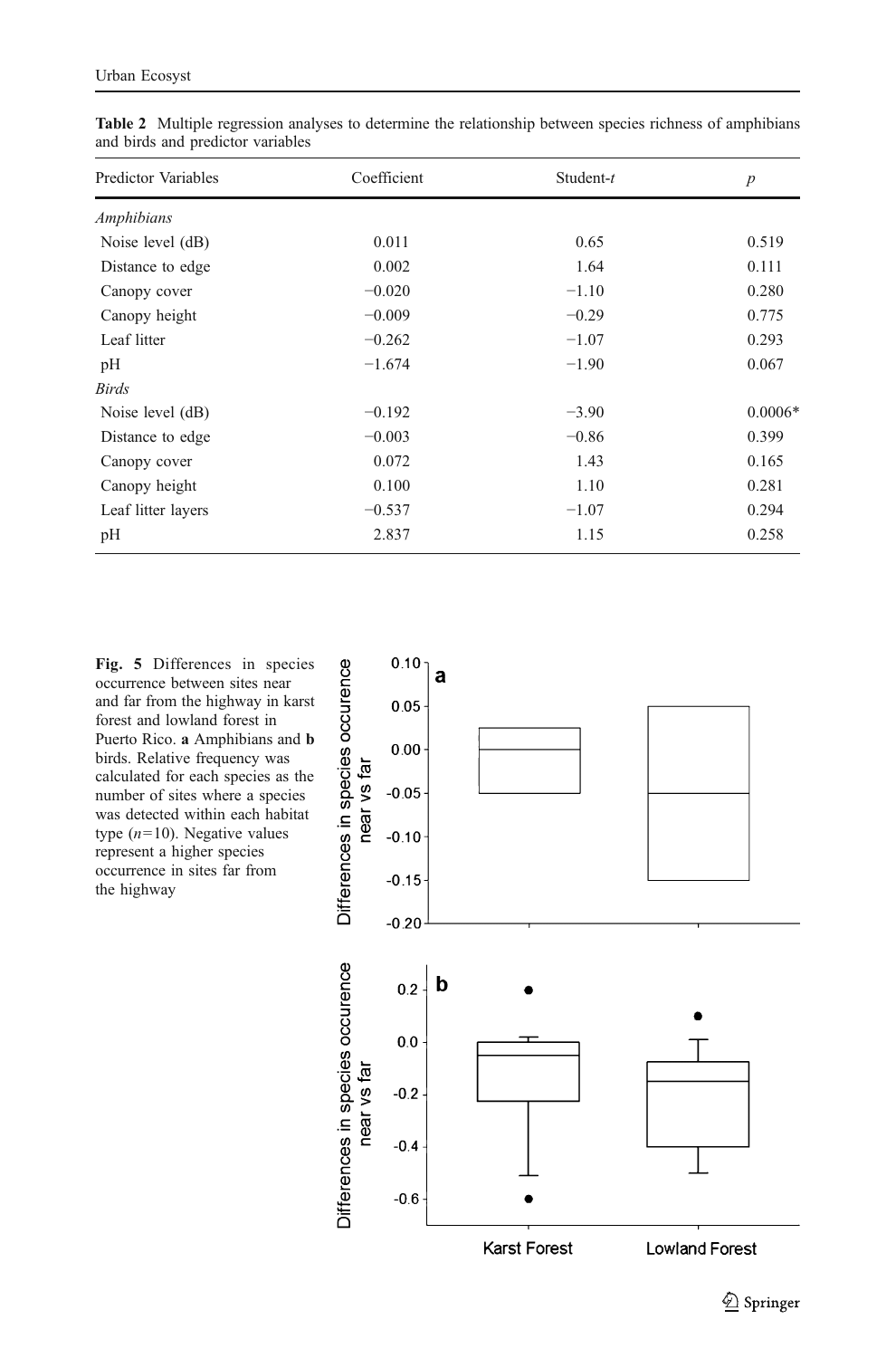

<span id="page-9-0"></span>

to other sites with a lower levels of noise (Reijnen et al. [1995;](#page-12-0) Slabbekoorn and Ripmeester [2008\)](#page-12-0), and this can change the community composition.

In the present study, traffic noise altered the bird community composition in sites near the highway. Species with low frequency songs or calls were only detected in quieter sites far from the highway. Other studies have also shown that species with low-frequency calls (e.g. doves, owls, corvids, woodpeckers, herons and rails) are absent in areas with traffic noise (<5 KHz) (Francis et al. [2009](#page-11-0); Parris and Schneider [2008](#page-11-0); Rheindt [2003\)](#page-12-0).

In contrast, anuran species have restricted ranges and low dispersal capacity; therefore, if background noise disrupts acoustic communication these animals cannot move easily to quieter sites (Gerhardt and Huber [2002](#page-11-0)). But it appears that anurans species in Puerto Rico may be adapted to high levels of noise because in natural conditions they often occur at very high population densities (20,000 animals per hectare) (Stewart and Woolbright [1996](#page-12-0)), and males can emit calls between 90 and 95 dB (Narins [1995\)](#page-11-0), which can create very noisy condition in the island's forests.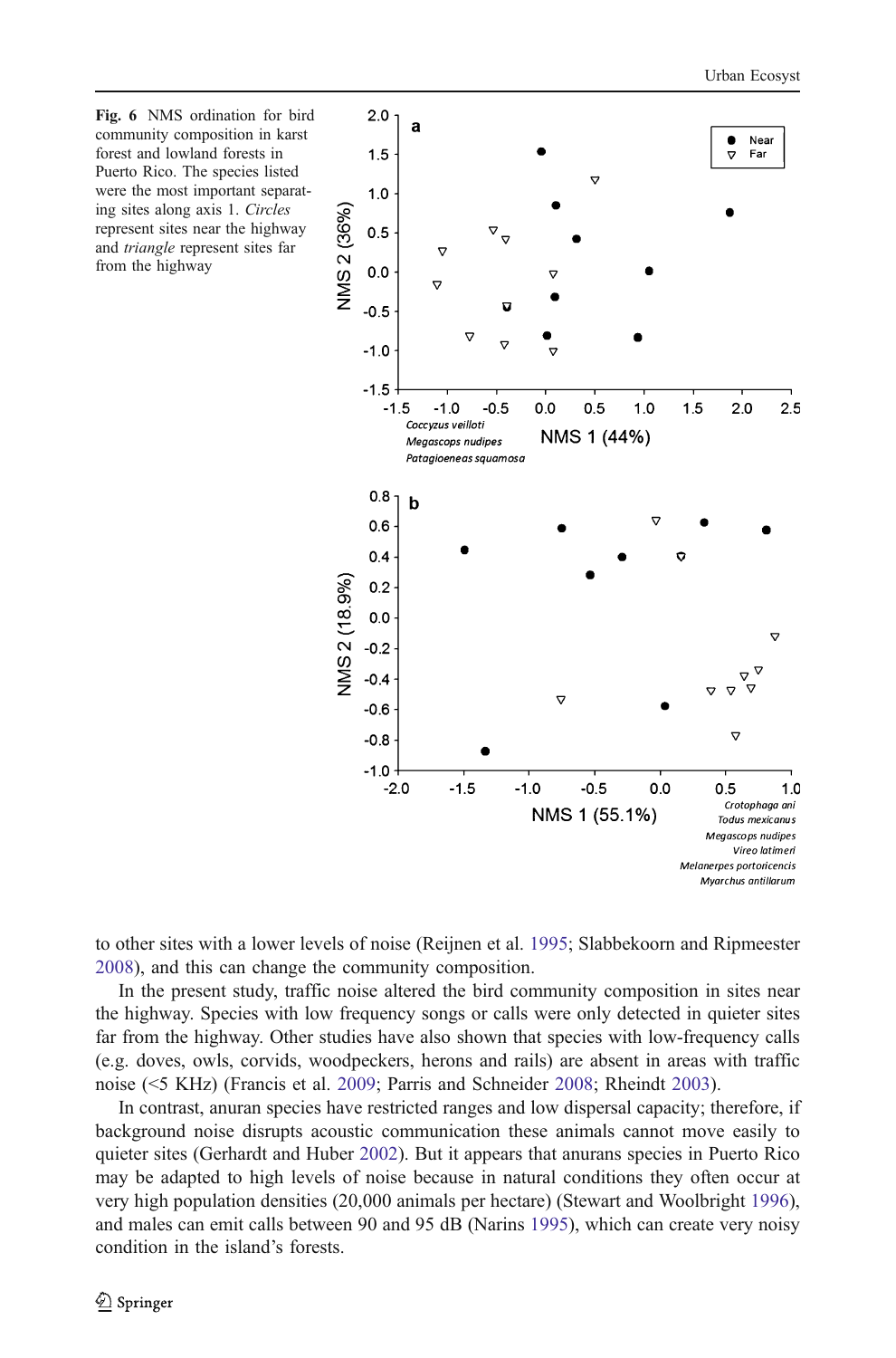<span id="page-10-0"></span>Alternative hypotheses that could explain the differences in species diversity between sites near and far from the highway include our sampling method and edge effects. In this study we sampled the anuran and bird communities using automated recording devices. This method will only detect species that are calling, and the sampling area will depend on the frequency and power of the call. We assumed that the sampling radius was approximately 20 m; however, it is possible that the recorders detected individuals more than 20 m away. Some recording sites near the highway were located between 20 and 30 from the forest edge; therefore if the recorders sampled a larger area (i.e. >20 m radius), then the sampling area would have extended outside of the forest. Despite these limitations, the use of automated recorder devices has been shown to be more effective for detecting species in comparison with traditional methodology (e.g. point counts) (Acevedo and Villanueva-Rivera 2006). Furthermore, these recorders permit simultaneous sampling in multiple sites.

Edge effect cause alterations in biotic and abiotic conditions and can change species abundance, distribution, and interactions between them. In this study, all forest sites near and far from the highway were similar in vegetation structure and microclimatic characteristics, but there were differences in the distance to the nearest edge. Sites near the highway were on average 47 m from the nearest edge and sites far from the highway were on average 160 m from the nearest edge (Appendix 1). This difference in distance to the forest edge could be important for birds that are restricted to interior forest habitat, but all bird species detected only in sites far from the highway are species present in areas with high rate of forest fragmentation and do not appear to avoid edges (Pardieck et al. [1996](#page-11-0); Suarez-Rubio and Thomlinson [2009;](#page-12-0) Wunderle et al. [1987\)](#page-12-0). Although the sampling scheme and edge effect could influence the results, our analyses show that anthropogenic noise was the major factor affecting the distribution and composition of birds in these urban forests. By interfering or masking important social signals, traffic noise is reducing the diversity of birds near roads; specifically species with low frequency songs.

Acknowledgements We thank Laura May-Collado and Joseph Wunderle for their comments on the manuscript. We thank A.P. Valencia, C. Sanfiorenzo, A. Herrera-Montes, J. Figueroa, S.V. Ramirez, B. Hilje, J. Fonseca and C.A. Rodriguez for their help in the field. We thank C. Milan and the ARBIMON team for their advice with recorders and recording software analysis. We thank P. Rincon and the International Institute of Tropical Forestry (IITF), USDA Forest Service, Puerto Rico for their help with the map. The research was funded by National Science Foundation (BDI 0640143), Junta de Calidad Ambiental de Puerto Rico and Ford Motor Company. Finally, we appreciate the comments and suggestions of two anonymous reviewers and the Editor that helped us improve the manuscript.

#### References

- Acevedo MA, Restrepo C (2008) Land-cover and land-use change and its contribution to the large-scale organization of Puerto Rico's bird assemblages. Diversity and Distributions 14:114–122
- Acevedo MA, Villanueva-Rivera IJ (2006) Using automated digital recording systems as a effective tools for the monitoring of birds and amphibians. Wild Life Society Bulletin 34:211–214
- Alicea-Pou J, Viñas-Curiel O, Cruz-Vizcarrondo W, Alomar O (2006) Monitoring of the environmental noise level in San Juan, Puerto Rico. Junta de Calidad Ambiental de Puerto Rico
- Amézquita A, Höld W, Lima AP, Castellanos L, Erdtmann LK, Araújo MC (2006) Masking interference and the evolution of the acoustics communication system in the Amazonian dendrobatid frog Allobates femoralis. Evolution 60:1874–1887
- Barber JR, Crooks KR, Fristrup KM (2010) The cost of chronic noise exposure for terrestrial organisms. Trends in Ecology and Evolution 25:180–189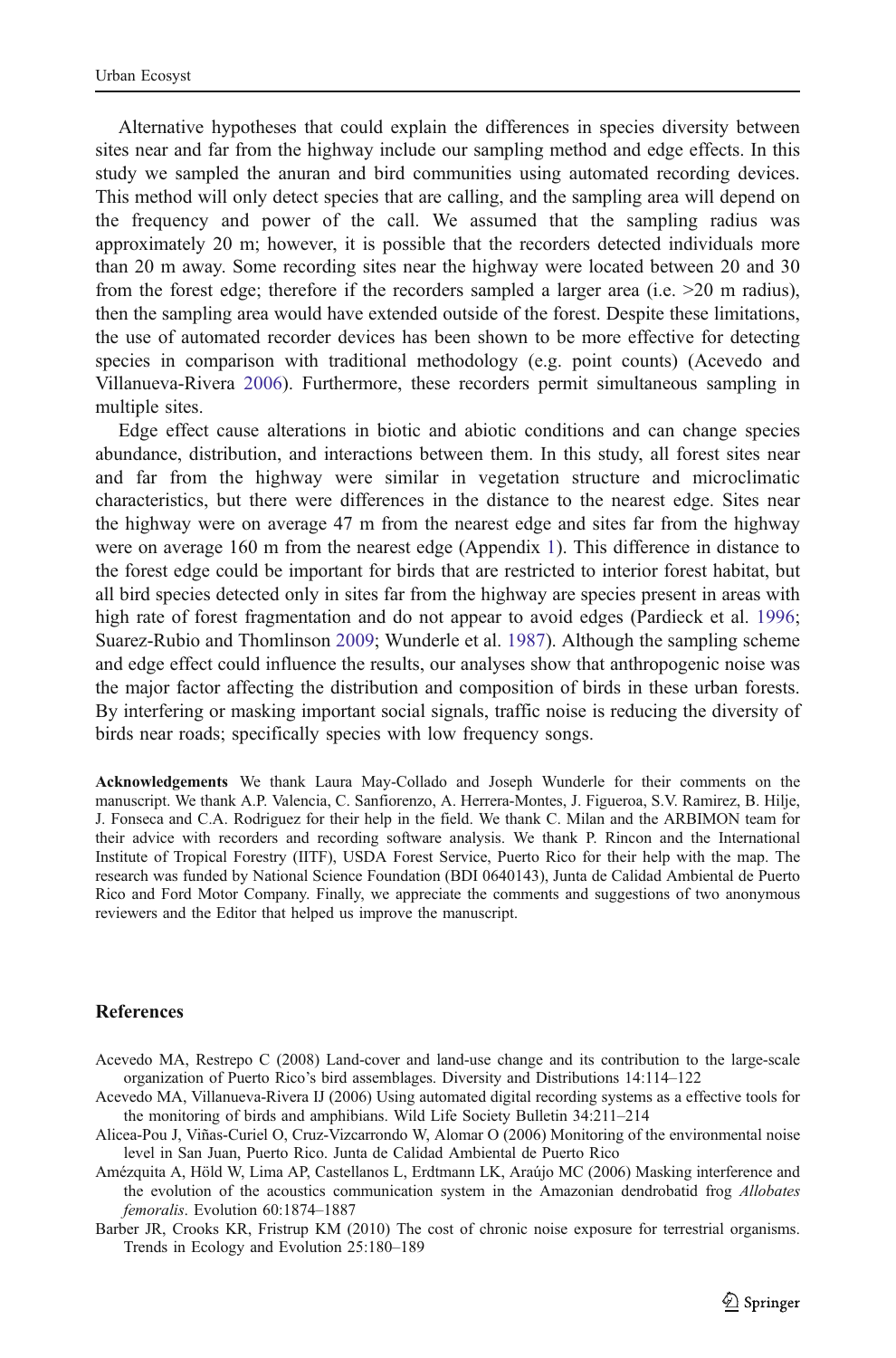- <span id="page-11-0"></span>Bee MA, Swanson EM (2007) Auditory masking of anuran advertisement calls by highway traffic noise. Animal Behaviour 74:1765–1776
- Benitez-López A, Alkemade R, Verweij PA (2010) The impact of roads and other infrastructure on mammal and bird populations: a meta-analysis. Biological Conservation 143:1307–1316
- Bergen F, Abs M (1997) Etho-ecological study of the singing activity of the blue tit *Parus caeruleus*, great tit Parus major and chaffinch Fringilla coelebs. Journal für Ornithologie 138:451–467

Berglund B, Lindvall T (1995) Community noise. Archives of the Center for Sensory Research 2:1–195

Bermúdez-Cuamatzin E, Ríos-Chelén AA, Gil D, Garcia CM (2009) Strategies of song adaptation to urban noise in the house finch: syllable pitch plasticity or differential syllable use. Behaviour 146:1269– 1286

Boeckle M, Preininger D, Höld W (2009) Communication in noisy environments I: acoustic signals of Staurois latopalmatus Boulenger 1887. Herpetologica 65:154–165

Brumm H (2004) The impact of environmental noise on song amplitude in a territorial bird. Journal of Animal Ecology 73:434–440

Brumm H, Slabbekoorn H (2005) Acoustic communication in noise. Advances in Study of Behavior 35:151–209

- Brumm H, Slater PJB (2006) Ambient noise, motor fatigue, and serial redundancy in chaffinch song. Behavior Ecology and Sociobiology 60:475–481
- Brumm H, Schmidt R, Schrader L (2009) Noise-dependent vocal plasticity in domestic fowl. Animal Behavior 78:741–746
- Departamento de Transportación y Obras Públicas de Puerto Rico DTOP (2009) <http://www.dtop.gov.pr/>
- Dooling RJ, Popper A (2007) The effect of highway noise on birds. The California Department of Transportation Division of Environmental Analysis, Sacramento
- Dorcas ME, Price SJ, Walls SC, Barichivich WJ (2009) Auditory monitoring of anuran populations. In: Dood CK Jr (ed) Amphibian ecology and conservation: a hand book of techniques. Oxford University Press, Oxford, pp 281–298
- Eigenbrod F, Hecnar SJ, Fahrig L (2008) The relative effects of highway traffic and forest cover on anuran populations. Biological Conservation 141:35–46
- Ewel JJ, Whitmore JL (1973) The ecological life zones of Puerto Rico and the U.S. Virgin Islands. Forest Service, U.S. Department of Agriculture. Institute of Tropical Forestry, Rio Piedras, Puerto Rico.
- Forman RTT, Deblinger RD (2000) The ecological highway-effect zone of a Massachusetts U.S.A. suburban highway. Conservation Biology 14:36–46
- Francis CD, Ortega CP, Cruz A (2009) Noise pollution changes avian communities and species interactions. Current Biology 19:1415–1419
- Fuller RA, Warren PH, Gaston KJ (2007) Daytime noise predicts nocturnal singing in urban robins. Biology Letters 3:368–370
- Gerhardt HC, Huber F (2002) Acoustic communication in insects and anurans: common problems and diverse solutions. University of Chicago Press, Chicago
- Gould W, Alarcó C, Fevold B, Jiménez ME, Martinuzzi S, Potts G, Solórzano M, Ventosa E (2007) Puerto Rico Gap Analysis Project – Final Report. USGS, Moscow ID and the USDA FS International Institute of Tropical Forestry, Río Piedras, PR. 157 p and 8 appendices
- Hoelzel AR (1986) Song characteristics and response to playback of male and female robins *Erithacus* rubecula. Ibis 128:115–127
- Kaiser K, Hammers JL (2009) The effect of anthropogenic noise on male advertisement call rate in the neotropical treefrog, Dendropsophus triangulum. Behaviour 146:1053–1069
- McCune B, Grace JB (2002) PC-ORD: multivariate analysis of ecological data. Version 5. User's guide. MjM Software Design, Glendel Beach, Oregon
- Myers N, Mittermeier RA, Mittermeier CG, da Fonseca GAB, Kent J (2000) Biodiversity hotspot for conservation priorities. Nature 403:853–858
- Narins P (1995) Frog communication. Scientific American 273:62–67
- National Oceanic and Atmospheric Administration NOOA (2010) [http://www.weather.gov/climate/index.](http://www.weather.gov/climate/index.php?wfo=sju) [php?wfo=sju](http://www.weather.gov/climate/index.php?wfo=sju)
- Pardieck KL, Meyers JM, Pagán M (1996) Surveys of Puerto Rican Screech-Owl populations in large-tract and fragmented forest habitats. The Wilson Bulletin 108:776–782
- Parris KM, Schneider A (2008) Impacts of traffic noise and traffic volume on birds of highway side habitats. Ecol Soc 14:29 <http://www.ecologyandsociety.org/vol14/iss1/art29/>
- Parris KM, Velik-Lord M, North JMA (2009) Frogs call at a higher pitch in traffic noise. Ecol Soc 14:25 <http://www.ecologyandsociety.org/vol14/iss1/art25/>
- Peris SJ, Pescador M (2004) Effects of traffic noise on passerine populations in Mediterranean wooded pastures. Applied Acoustics 65:357–366